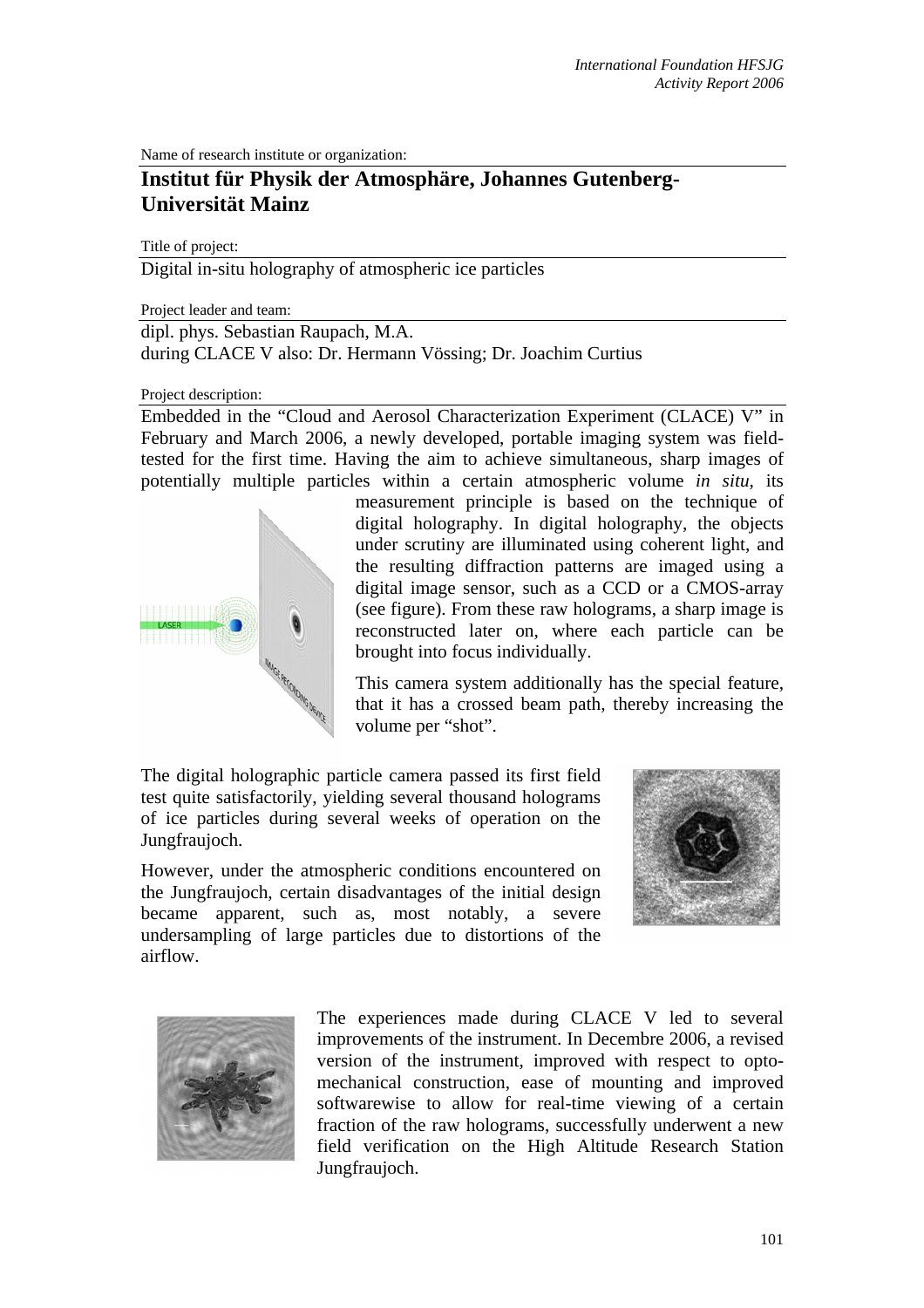While the design and optimization process is still ongoing, it can already be said that the tests and measurements on the Jungfraujoch are indispensable for making the digital holographic particle camera a scientific "real world" application, marking a large step towards the additional development of a reliable airborne measurement system in the future (the residual figures show reconstructions of images of ice crystals from digital holograms obtained during CLACE V (second and third figure) and in Decembre 2006 (fourth figure, false colour representation)).



## Key words:

digital holography, ice crystals, in situ measurement, CLACE

#### Collaborating partners/networks:

CLACE V – campaign; collaborative research centre "Die troposphärische Eisphase (SFB641)"

Scientific publications and public outreach 2006:

# **Refereed journal articles**

SMF Raupach et al., Digital crossed-beam holography for *in situ* imaging of atmospheric ice particles, *J. Opt. A: Pure Appl. Opt.* **8** (2006) 796.

## **Conference papers**

Raupach, SMF, Curtius J, Vössing HJ, Borrmann S: Digital In-Situ Holography of Atmospheric Ice Particles on the Jungfraujoch (Poster), Top of Science, Interlaken (2006)

# **Radio and television**

"Schneeforschung – Die Magie der weißen Flöckchen", TV report on the second field deployment on the Jungfraujoch in: *Deutsche Welle TV – Projekt Zukunft*, shown on Decembre 24, 2006.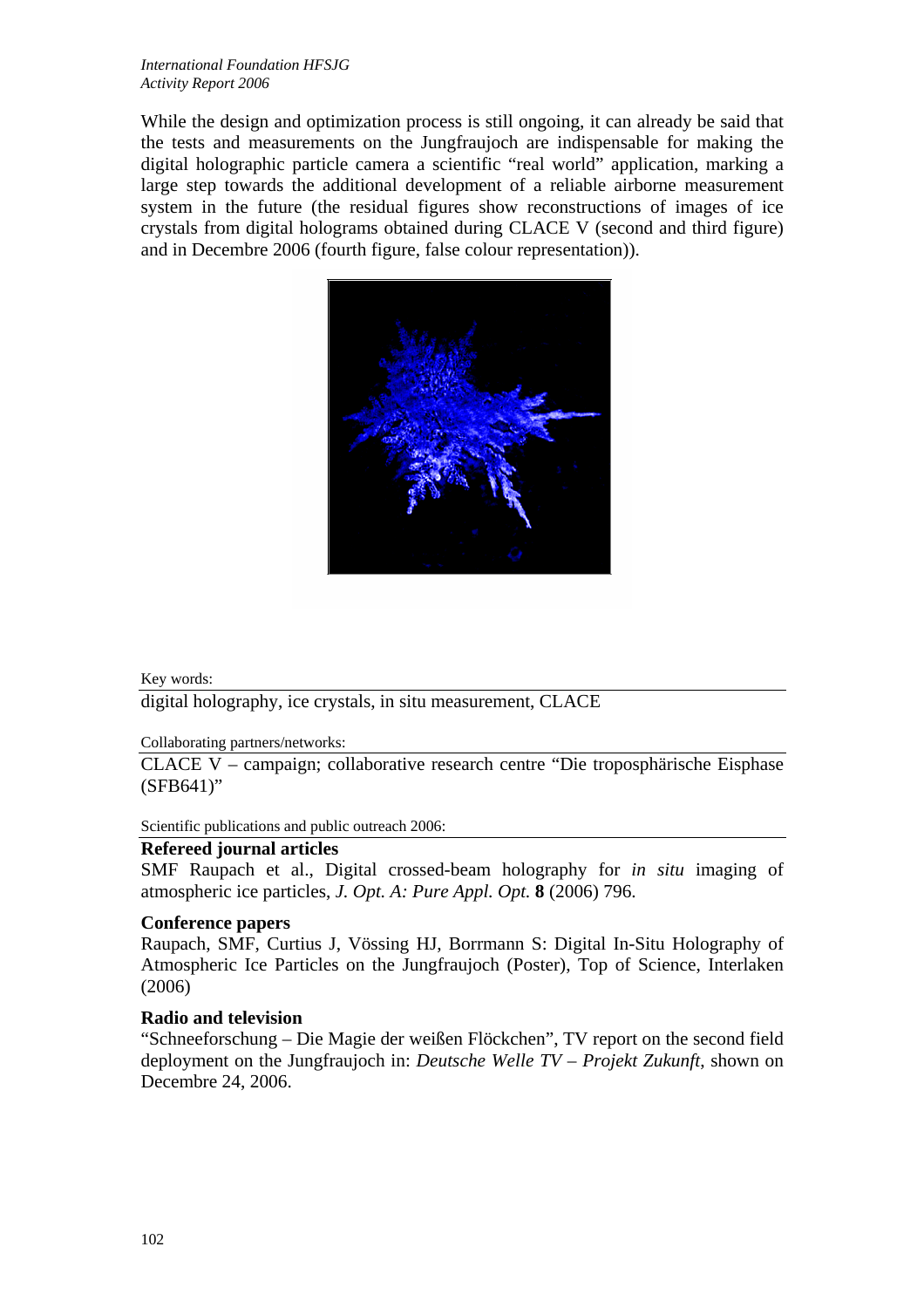Address:

Institut für Physik der Atmosphäre Johannes Gutenberg-Universität Mainz Becherweg 21 D-55099 Mainz Germany

Contacts:

Sebastian Raupach Tel.: (with international prefix) +49 6131 3925102 Fax: (with international prefix)  $+4961313923532$ e-mail: raupa@uni-mainz.de URL: http://www.staff.uni-mainz.de/raupa/public\_html/Holographie/